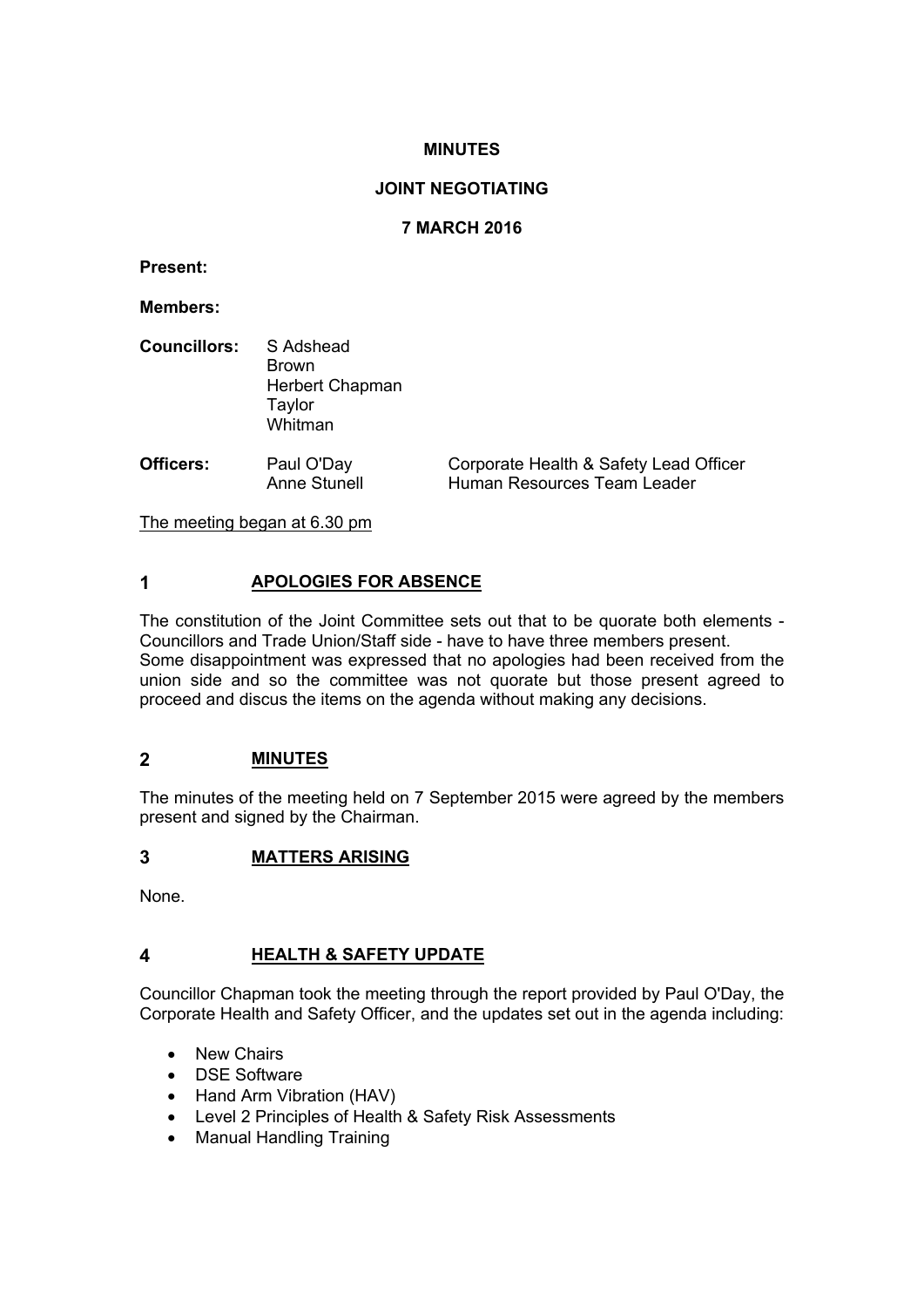- Model office Risk Assessments
- Introduction of the Alcohol Policy
- Internal Audit of Corporate Health & Safety

#### **Chairs**

P O'Day expanded on the purchase of 350 of the new DSE compliant chairs which have now been delivered to the Civic Centre, for current use and transfer to the Forum.

Of the DSE compliant chairs removed from the Civic Centre 20 have been redistributed to other DSE sites such as the Old Town Hall and sheltered housing schemes. 38 have also been given to staff for use at home.

HAV/Carpal Tunnel Syndrome

Following notifications to the HSE of 5 cases of HAV/Carpal Tunnel Syndrome, the HSE visited Clean, Safe and Green and have served 2 Improvement Notices.

Since then the HAV Risk Assessments have been reviewed, 73 CSG and 5 Cemetery staff have been given HAV awareness training.

P O'Day went on to outline the various Health & Safety courses that have been arranged. He bemoaned the fact that they were still encountering a high volume of cancellations and last minute withdrawals from attendees and that these are proving costly.

#### Alcohol testing

Cabinet and full Council have approved the amendments to the Alcohol and Drugs Policy, which now incorporates alcohol testing.

Communications and staff awareness seminars to be delivered prior to the live launch on the new policy on the 1/5/16.

## **5 VERBAL UPDATE ON HR MATTERS**

A Stunell gave the meeting an update on recent matters and developments in DBC Human Resources.

#### **Apprentices**

2 Apprentices have been arranged for Building Control and Planning.

#### First care sickness management

The software, systems and processes supporting sickness management has been in place since August. Unfortunately the sickness policy has not been agreed with the Unions and the two sides are in dispute.

The whole scheme has been reviewed and A Stunell explained to Members how the policy is now operated and the process followed. The new process is providing masses of information which is of use to the management in dealing with sickness and the handling of sickness.

Unfortunately there has been a spike up to 10.9 days a year but this was anticipated, is being monitored and dealt with in line with the council's policies.

Mental Health first Aiders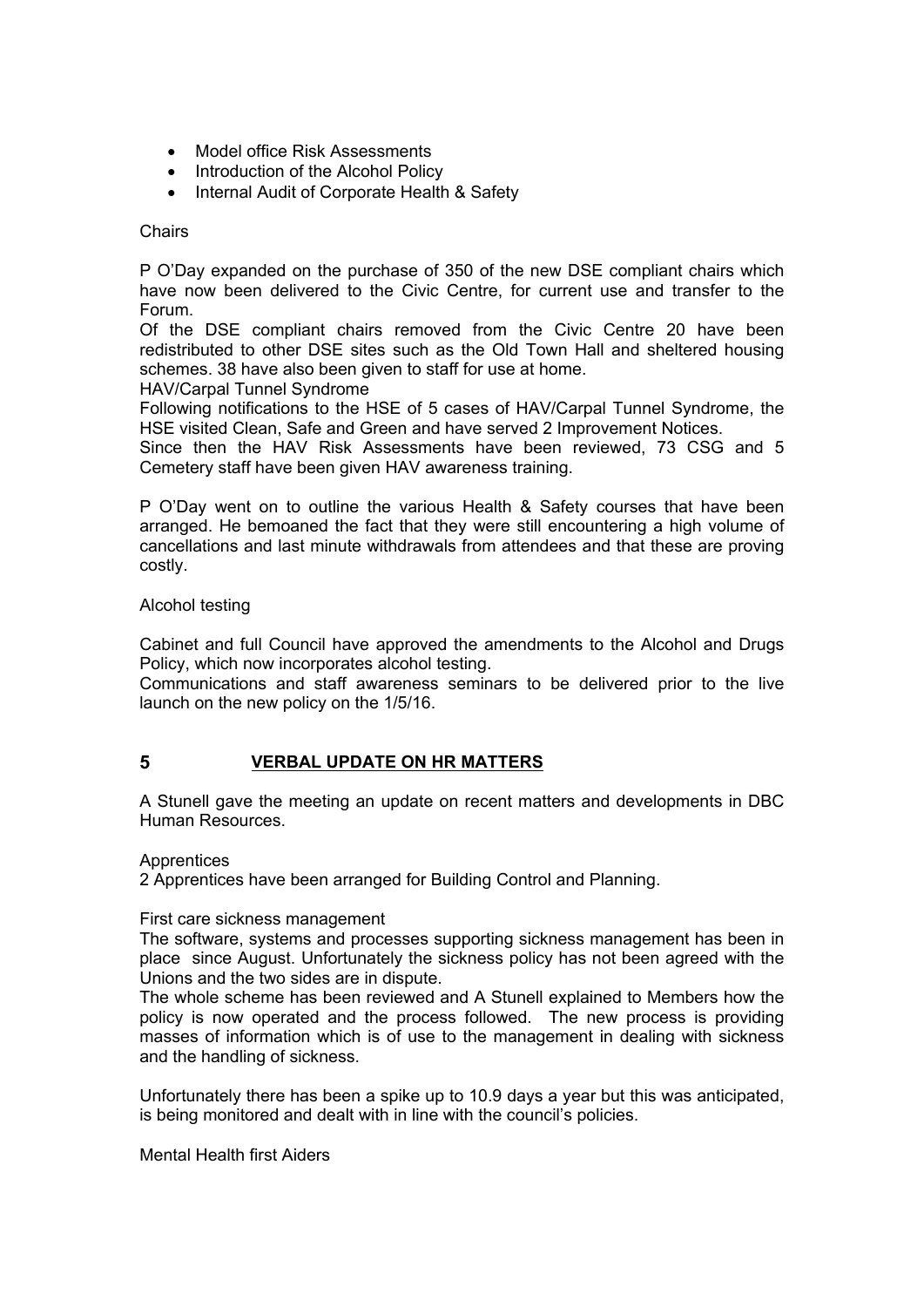This scheme is moving forward and members of staff have been identified and trained to assist in supporting staff that are affected by stress.

#### Replacement Employment HR System

A replacement Employment HR System is being considered. The option to move HR management over an external provide is also being considered.

#### Facilities Management

The transfer of the current employees from Serco to the Council is underway and a further TUPE transfer out to another external provider for the Forum is possible at the end of the year.

#### **6 UNION ITEMS**

T Boggins raised some issues of concern for the Trades Union side including:

- $\triangleright$  The category of illnesses coming before Sickness Capability meetings.
- $\triangleright$  Written warnings being issued regardless of the severity of the illness.
- $\triangleright$  Absence Management Policy; the inclusion of industrial injury in sickness reviews

T Boggins pointed out that dealing with the sickness absence policy is causing a lot of work for the union reps. I was her impression that historical reports were being used when considering how to deal with staff – she asserted that staff were the subject to the use of ten years old data.

She moved on to say that at Cupid Green sickness management does not show evidence of appropriate and effective phased return to work being applied and workers are released if after four weeks they are not able to return to 100% work.

The meeting considered this issue with Cllr Chapman saying that his belief was that if a member of was shown as capable to do a job then they were encouraged to apply for any vacancies that may arise.

Anne Stunell added that in many cases reasonable adjustments to hours have been considered but there is a tendency for these to be unending and that some employees have remained on reduced hours for unreasonable extended periods.

## **7 ANY OTHER BUSINESS / FUTURE AGENDA ITEMS**

Timing of Meetings

A Stunell enquired if holding these meetings a 6.30 still suited everyone and wondered if this time may be the reason that Trade Union reps are finding it difficult to attend.

However there was general agreement that the time remain at 6.30.

## **8 DATES OF FUTURE MEETINGS - TIMINGS**

The dates of future meetings were agreed as follows:

| Meeting Date - start time 6.30 pm | Date agenda to be circulated |
|-----------------------------------|------------------------------|
|                                   |                              |